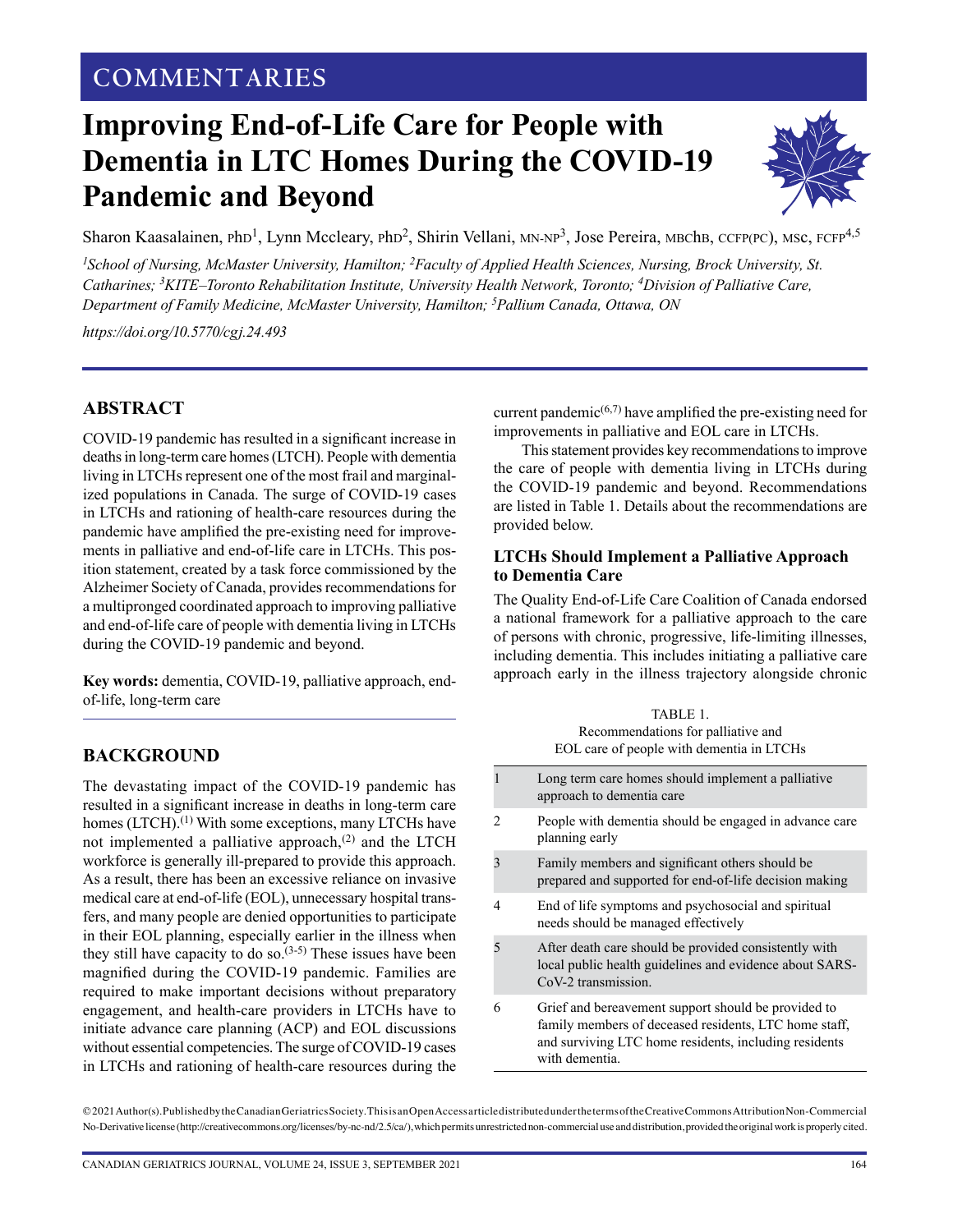disease management, with a seamless transition to appropriate EOL planning and care. $(8,9)$  To integrate a palliative approach with dementia care in LTCH, we recommend three overarching strategies:

- a) adopting the palliative approach in the whole facility;
- b) educating and training the LTCH workforce; and
- c) adopting tools and policies that enhance care and support staff, to implement the palliative approach. $(10,11)$

Integrating a palliative approach starts with leadership teams embracing and intentionally supporting it, ensuring the right conditions are put in place for its adoption. Several tools can help leaders in the process.\* Implementing a palliative approach often requires support from palliative experts outside the LTCH to build capacity within the LTCH. Unfortunately, the COVID-19 pandemic has halted many capacity-building activities, as infection control initiatives have taken precedence. This has limited, if not eliminated, support from the wider community for LTCHs to implement a palliative approach to care at a time when it is needed more than ever before. We strongly recommend that these activities are a priority, and that palliative consultants and specialists should be easily accessible.

Education should be provided to all staff, including personal support workers/care aides and, depending on the staffing model in the LTCH, to the contract or consultant health-care providers (e.g., rehabilitation professionals, nurse practitioners, physicians). We recommend adopting one of the high-quality palliative education programs that would be appropriate for the individual LTCHs.† In addition to formal educational programs, other strategies, based on the Strengthening a Palliative Approach in Long Term Care Model (SPA- $LTC$ <sup>(12,13)</sup> and Namaste Care,<sup>(14-16)</sup> are recommended. Led by palliative nurse consultants or nurse practitioners, Comfort Care Rounds provide LTCH-wide, case-based discussions about deceased residents or those who are dying. $(17)$ 

### **People With Dementia Should Be Engaged in ACP Early**

The pandemic has brought the critical need for ACP to the forefront. ACP is a "process that supports adults to understand and share their personal values, life goals, and preferences regarding future medical care to help ensure that people receive care that is consistent with their values, goals, and preferences during serious illness".<sup>(18)</sup> In the LTCH context, ACP aims to activate critical communication early with residents and families to make decisions about EOL care.<sup>(19)</sup> When ACP does not occur, family and care providers are not adequately prepared to make EOL decisions. They experience added stress and burden, with decisions being made in 'crisis mode'. Accommodating the challenges imposed by the pandemic so that residents participate in ACP activities should be a priority, given the evidence of positive health outcomes associated with ACP.<sup>(14,20-27)</sup> We recommend using resources for residents, care partners, and clinicians that support holding ACP conversations in the early stages of dementia‡ and in LTCHs

experiencing COVID-19 outbreaks.<sup>∣</sup> Telehealth modes of participating in ACP during the pandemic are recommended. To be prepared, people with dementia should be engaged in ACP discussions (that should involve their family members/ significant others) to:

- 1. Choose a substitute decision-maker (SDM); and
- 2. Share with the SDM their values and wishes and what would matter most to them should they become seriously ill $(28)$

#### **Family and Significant Others Should be Prepared and Supported for the End-of-Life**

Family members of people dying with dementia are vulnerable to stress, anxiety, social isolation, and decreased well-being, $(29-34)$  which has been exacerbated during the COVID-19 pandemic. Advanced dementia is a critical time for family involvement, given that involvement may impact the dying experience of the person with dementia and on the carer's bereavement and post-bereavement experience.(35-37) Providing opportunities to develop and maintain meaningful relationships with a person with dementia during the pandemic is critical to minimize carer burden, stress, conflict, and loss.

To prepare families for EOL decision-making, it is critical that they are engaged in ACP discussions with residents early when they still have the capacity, so that when dementia has progressed, families are well informed and prepared to make decisions about goals of care on the residents' behalf. Given the growing demand for integration of a palliative approach to care within LTCHs due to the pandemic and COVID-19 outbreaks, and the increased awareness of service inadequacies due to visiting restrictions, virtual technologies offer a promising way to engage families and prepare them for decision-making when residents are nearing EOL and faceto-face discussions are not possible. At the very end of life, families need to know what to expect, including the signs of imminent death. They should be prepared for, and included in, a discussion about withdrawing or stopping treatments that are not helpful. Sitting vigil while a person is dying is a deeply ingrained norm, and dying alone is perceived as an indicator of a bad death by staff and families in LTCHs.<sup>(38)</sup> Pandemicrelated visiting restrictions may limit deathbed vigils. Where possible, following local public health guidelines, family presence should be facilitated.

# **End-of-Life Symptoms Should Be Managed Effectively**

Residents can present with various symptoms and complications throughout their illness journeys that may worsen at the EOL. These symptoms include dyspnea, pain, agitation and delirium, anxiety and depression, and airway secretions, amongst many others. Many, such as pain and delirium, are often under-recognized and mismanaged.(39-41) Symptoms may progress gradually or, as with COVID-19 infection, progress rapidly, escalating within a few hours. Person-centred care approaches are needed, informed by, amongst other factors, the persons' life history and the clinical presentation.<sup> $(42)$ </sup>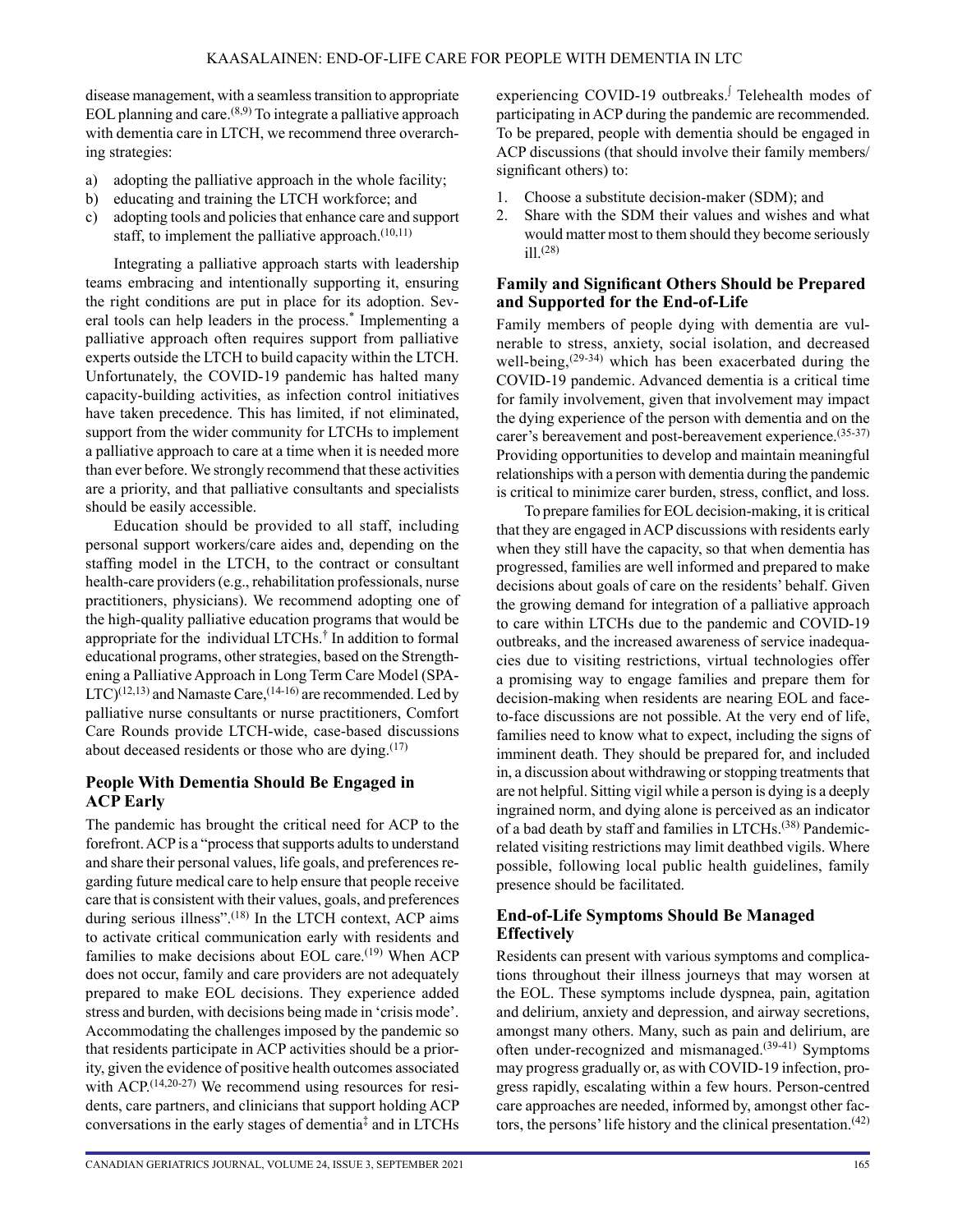Optimal assessment and symptom management will reduce discomfort at the end-of-life and promote good death, $(43)$  and relieve some stress for family members who may not be able to visit due to pandemic-related restrictions.

LTCHs should build and ensure the capacity to optimally manage symptoms throughout the resident's illness and at the end of life when comfort measures take priority.(4,12,43,44,45-51) Specific measures include:

- Adopting a proactive approach, including systematic and regular assessment of symptom severity and response to treatment, using validated and reliable tools; $(52,53)$  and considering pre-printed orders (PPO) such as for managing EOL symptoms<sup> $(54,55)$ </sup> and the dying protocol.<sup>(56)</sup>
- Providing access to palliative and geriatrics experts, not only to help build capacity but also to help manage complex and intractable symptoms.(42,57)
- Developing staff members' capacity to make rapid changes to care plans, and manage ethical dilemmas and challenges that may arise from conflicting values among or between staff and family members. For example, many people with advanced dementia may stop eating at the very EOL due to the inability to swallow. Staff must be able to differentiate between residents who cannot feed themselves from those who can no longer swallow, and offer comfort oral feeding that can curb the feelings of hunger and thirst.(58) Families should be educated and supported to consider risks and benefits.

Staff in LTCHs should use the best evidence for the management of symptoms and complications related to advanced diseases and end-of-life. Clinical guidelines and protocols for the management of palliative symptoms and complications related to advanced diseases,\*\* as well as care of patients with symptoms and complications caused by the COVID-19 disease, such as breathlessness, coughing, and delirium, are available.†† Close collaboration is required between LTCHs and pharmacies to anticipate medication shortages,  $(59)$  be proactive to prevent them where possible and, where they do occur, use alternative treatment approaches. LTCHs should also devise contingency plans where 24/7 access to pharmacies are not available. LTCHs should have access to oxygen therapy and personal protective equipment (PPE), particularly in cases where certain therapies may risk aerosolizing the virus.(60) It is essential that non-pharmacological management be incorporated wherever possible.

## **After-Death Care Should Be Provided Consistently With Local Public Health Guidelines and Evidence About COVID-19 Transmission**

If the resident had confirmed or suspected diagnosis of CO-VID-19 infection, the LTCH should take specific measures informed by guidance from World Health Organization and their local public health authority. Though so far there is no evidence of persons contracting COVID-19 infection from being exposed to the bodies of an infected individual, it is important that LTCH staff follow routine practices such as hand hygiene, use of PPE during the last offices, and cleaning of equipment and environment when having cared for a person with confirmed or suspected COVID-19 disease.<sup>(61,62)</sup> A Point of Care Risk Assessment should be performed to gauge the risk of possible splatter from the resident's body fluids, in which case staff should don fluid resistant PPE.<sup>(63)</sup> Policies and procedures should be in place that guide LTCH staff in taking utmost care to respect the dignity, religious, and cultural traditions of the residents while respecting and balancing rights of the family members.(61) Finally, LTCHs should follow strict disinfecting and cleaning protocol, as human coronavirus can stay infectious for many days on surfaces.(64)

#### **Grief and Bereavement Support Should Be Provided to Family Members of Deceased Residents, LTCH Staff, and Surviving LTCH Residents, Including Residents With Dementia**

Probability of complicated or disenfranchised grief after the death of a LTCH resident during the pandemic is increased due to: (1) the unexpected nature of the death and rapid deterioration of residents who die from COVID-19; (2) inability to be with the resident and say goodbye; (3) the context of experiencing multiple other losses and stressors associated with the pandemic that tax coping and diminish resources and supports for coping; (4) potential disruption of faith and of religious and spiritual practices due to restrictions on gatherings and even being present with the person at death; (5) diminished social networks; and (6) lack of access to rituals, such as funerals, that help people process loss and grief. $(65-69)$ 

Support for residents with dementia should be individualized. It should not be assumed that people with dementia do not notice or are unaffected by deaths of people around them. (70,71) Rituals to mark the death of a resident are important for family, staff, and residents. These can include posting a memorial notice and photograph of the deceased resident; forming an honour guard when the body leaves the building; and recognition of the loss at the next meal through a moment of silence, words of remembrance, and a rose at the place of the deceased resident.(71) Gatherings to mark residents' deaths could be replaced, while visiting is restricted, by virtual gatherings.

Support for bereaved families from LTCHs should include: (1) timely notification of the death; (2) expressing sympathy (card immediately and phone call to check in about a month after the death); (3) providing information about post-death services (e.g., funeral homes); and written information about grief and supports including potential disruption of grief because of pandemic restrictions, about the importance of drawing on their support networks and resources in their community.

Support for staff must acknowledge the intimate, often "family-like" relationships that care providers develop with residents and, as a result, their grief when residents die. Therefore, supervisors should acknowledge the meaning of the loss. Opportunities to express sympathy for, and say goodbye to, residents' family members are important. Staff rely on support from peers to process grief. This can be supported formally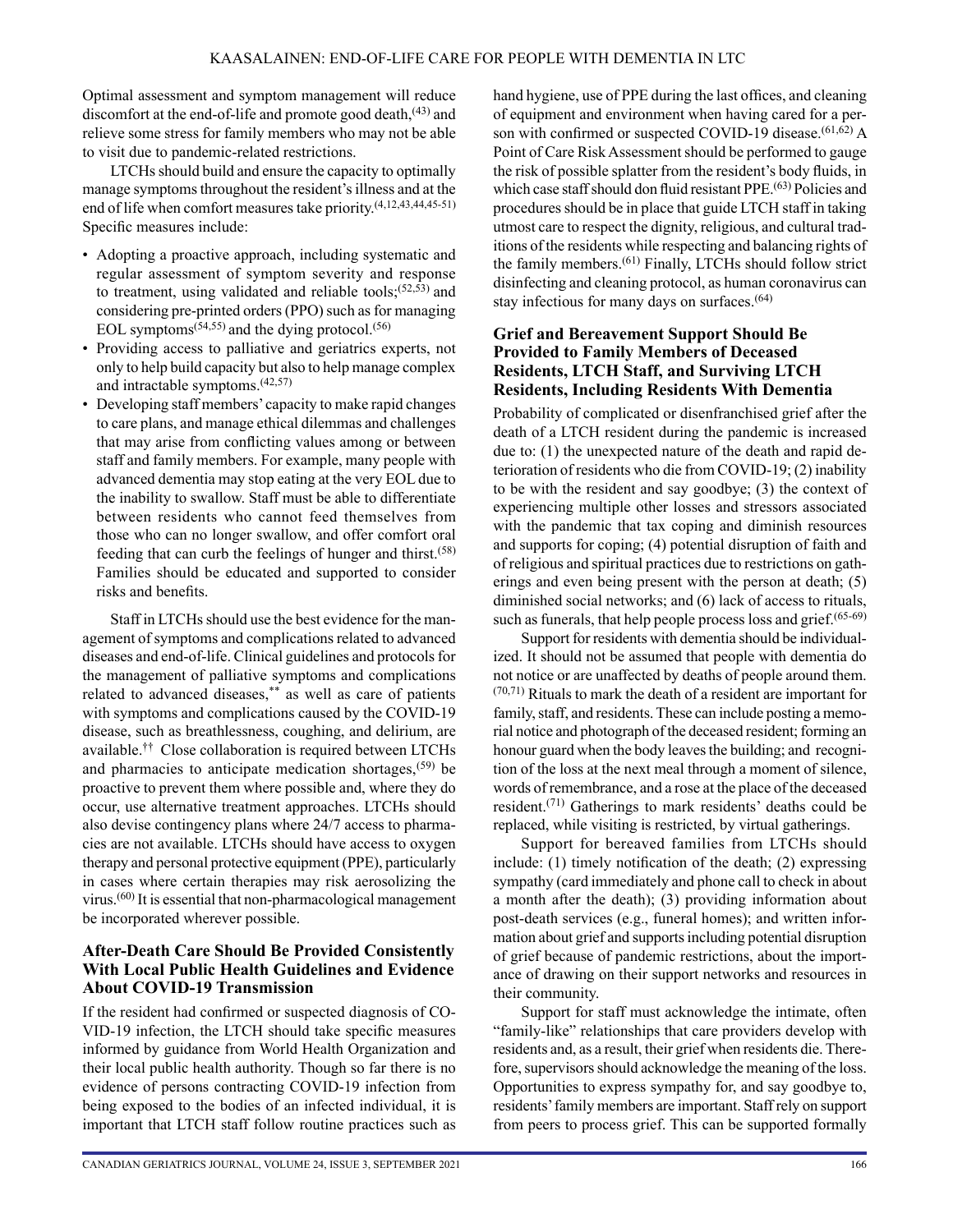through debriefing sessions, and informal time to talk and reminisce following a death. Visiting restrictions increase risk for moral distress among grieving staff. In LTCHs that have COVID-19 outbreaks, the high numbers of deaths and potential for "bad deaths" also increase risk for moral distress and complicated bereavement. Hence, additional mental health supports should be available.<sup>(72)</sup>

These six recommendations are suitable for the residents of LTCHs throughout the globe. We hope that this position statement, commissioned by the Alzheimer Society of Canada and endorsed by a nationally representative multidisciplinary task force, will serve to be beneficial for optimizing care of older adults living with dementia in LTCH settings.

# **ACKNOWLEDGEMENTS**

The authors thank the Alzheimer Society of Canada (ASC) for commissioning this work, as well as the members of the ASC COVID-19 and Dementia Task Force for their thoughtful comments on the draft manuscript. The authors also thank graduate students Danielle Just and Rachael Nalunga for assisting with manuscript preparation/references.

# **CONFLICT OF INTEREST DISCLOSURES**

The authors declare that no conflicts of interest exist.

# **ENDNOTES**

\*For example, Kelley Model for Community Capacity Development.(73)

†Examples: (a) Pallium Canada's LEAP-LTC ([https://www.](https://www.pallium.ca/course/leap-long-term-care/) [pallium.ca/course/leap-long-term-care/\)](https://www.pallium.ca/course/leap-long-term-care/), Online LEAP modules are currently offered free-of-charge during COVID-19;(74) (b) Foundations of Palliative Care Course for Frontline Staff, Centre for Education and Research on Aging and Health ([http://cerah.lakeheadu.ca/palliative-care-for-front-line](http://cerah.lakeheadu.ca/palliative-care-for-front-line-workers-/)[workers-/](http://cerah.lakeheadu.ca/palliative-care-for-front-line-workers-/)); (c) Quality Palliative Care in Long Term Care Toolkit ([http://www.palliativealliance.ca/qpc-ltc-toolkit\)](http://www.palliativealliance.ca/qpc-ltc-toolkit); (d) Fundamentals of Hospice Palliative Care ([https://acclaim](https://acclaimhealth.ca/programs/palliative-care-consultation/education/fundamentals-of-hospice-palliative-care/) [health.ca/programs/palliative-care-consultation/education/](https://acclaimhealth.ca/programs/palliative-care-consultation/education/fundamentals-of-hospice-palliative-care/) [fundamentals-of-hospice-palliative-care/\)](https://acclaimhealth.ca/programs/palliative-care-consultation/education/fundamentals-of-hospice-palliative-care/)

‡Speak Up Canada. (n.d.). Advance Care Planning in Canada. <https://www.advancecareplanning.ca/>

∫ Speak Up Ontario. (2020). COVID-19 Resources. [https://](https://www.speakupontario.ca/) [www.speakupontario.ca/](https://www.speakupontario.ca/)

\*\*Palliative Care Guidelines: (a) Pallium Canada's Palliative Pocketbook and App ([\(https://www.pallium.ca/mobile-app](https://www.pallium.ca/mobile-app-pocketbook/)[pocketbook/](https://www.pallium.ca/mobile-app-pocketbook/)); (b) Palliative EZ Guide, McMaster Palliative Care Symptom Management Guide and App Pocketbook and App [\(https://palliativeezguide.ca/](https://palliativeezguide.ca/)); (c) British Columbia Centre for Palliative Care and Division of Palliative Care, University of British Columbia Guidelines [\(https://bc-cpc.](https://bc-cpc.ca/cpc/publications/symptom-management-guidelines/) [ca/cpc/publications/symptom-management-guidelines/\)](https://bc-cpc.ca/cpc/publications/symptom-management-guidelines/); (d) Fraser Health, British Columbia Palliative Care Guidelines [\(https://www.fraserhealth.ca/employees/clinical-resources/](https://www.fraserhealth.ca/employees/clinical-resources/hospice-palliative-care#.XvJEsmhKjn0) [hospice-palliative-care#.XvJEsmhKjn0](https://www.fraserhealth.ca/employees/clinical-resources/hospice-palliative-care#.XvJEsmhKjn0))

††COVID-19 Palliative Care Guidelines: (a) McMaster Palliative Care COVID-19 Symptom Guidelines (Division of Palliative Care): Managing Dyspnea [\(https://fhs.mcmaster.](https://fhs.mcmaster.ca/palliativecare/documents/McMasterDyspneaProtocolCOVIDHamilton31March2020.pdf) [ca/palliativecare/documents/McMasterDyspneaProtocol](https://fhs.mcmaster.ca/palliativecare/documents/McMasterDyspneaProtocolCOVIDHamilton31March2020.pdf) [COVIDHamilton31March2020.pdf\)](https://fhs.mcmaster.ca/palliativecare/documents/McMasterDyspneaProtocolCOVIDHamilton31March2020.pdf); (b) McMaster Palliative Care COVID-19 Symptom Guidelines (Division of Palliative Care): Other Symptoms [\(https://fhs.mcmaster.ca/palliativec](https://fhs.mcmaster.ca/palliativecare/documents/McMasterSymptomManagementProtocolsCOVID31March2020.pdf)[are/documents/McMasterSymptomManagementProtocols](https://fhs.mcmaster.ca/palliativecare/documents/McMasterSymptomManagementProtocolsCOVID31March2020.pdf) [COVID31March2020.pdf](https://fhs.mcmaster.ca/palliativecare/documents/McMasterSymptomManagementProtocolsCOVID31March2020.pdf)); (c) McMaster Palliative Care COVID-19 Symptom Guidelines (Division of Palliative Care): Palliative Sedation Pandemic Protocol ([https://fhs.mcmaster.](https://fhs.mcmaster.ca/palliativecare/documents/McMasterPalliativeSedationProtocolCOVID31March2020.pdf) [ca/palliativecare/documents/McMasterPalliativeSedation-](https://fhs.mcmaster.ca/palliativecare/documents/McMasterPalliativeSedationProtocolCOVID31March2020.pdf)[ProtocolCOVID31March2020.pdf](https://fhs.mcmaster.ca/palliativecare/documents/McMasterPalliativeSedationProtocolCOVID31March2020.pdf)); (d) Fraser Health and Division of Palliative Care University of British Columbia Guidelines on Managing Dyspnea ([https://bc-cpc.ca/cpc/wp](https://bc-cpc.ca/cpc/wp-content/uploads/2020/03/COVID-19-End-of-Life-Symptom-Management.pdf)[content/uploads/2020/03/COVID-19-End-of-Life-Symptom-](https://bc-cpc.ca/cpc/wp-content/uploads/2020/03/COVID-19-End-of-Life-Symptom-Management.pdf)[Management.pdf](https://bc-cpc.ca/cpc/wp-content/uploads/2020/03/COVID-19-End-of-Life-Symptom-Management.pdf)

# **REFERENCES**

- 1. Government of Ontario. Ministry of Health. How Ontario is responding to COVID-19 [Internet]. Toronto, ON: Ontario Ministry of Health; 2020. Available from: [https://www.ontario.](https://www.ontario.ca/page/how-ontario-is-responding-covid-19) [ca/page/how-ontario-is-responding-covid-19](https://www.ontario.ca/page/how-ontario-is-responding-covid-19)
- 2. Van Der Steen JT. Dying with dementia: what we know after more than a decade of research. *J Alzheimer's Dis*. 2010;22(1):37–55.
- 3. De Gendt C, Bilsen J, Vander Stichele R, *et al*. Advance care planning and dying in nursing homes in Flanders, Belgium: a nationwide survey. *J Pain Symptom Manage*. 2013;45(2):223–34.
- 4. Hickman S, Unroe K, Ersek M, *et al*. Systematic advance care planning in the nursing home: Preliminary outcomes from the OPTIMISTIC (Optimizing Patient Transfers, Impacting Medical Quality, and Improving Symptoms: Transforming Institutional Care) demonstration project (S790). *J Pain Symptom Manage*. 2016;51(2):457–58.
- 5. Towsley GL, Hirschman KB. Talking about end-of-life care: perspectives of nursing home residents. *Geriatr Nurs*. 2018; 39(1):72–76.
- 6. Aronson L. (2020, March 28). Ageism is making the coronavirus pandemic worse [Internet]. *The Atlantic*. Retrieved from: [https://www.theatlantic.com/culture/archive/2020/03/americas](https://www.theatlantic.com/culture/archive/2020/03/americas-ageism-crisis-is-helping-the-coronavirus/608905/)[ageism-crisis-is-helping-the-coronavirus/608905/](https://www.theatlantic.com/culture/archive/2020/03/americas-ageism-crisis-is-helping-the-coronavirus/608905/)
- 7. Pittis D. (2020, March 26). Politicians who consider sacrificing the old for the sake of the economy face a backlash: Don Pittis. *CBC Online News*. Retrieved from: [https://www.cbc.ca/news/](https://www.cbc.ca/news/business/coronavirus-covid-economy-seniors-1.5510079) [business/coronavirus-covid-economy-seniors-1.5510079](https://www.cbc.ca/news/business/coronavirus-covid-economy-seniors-1.5510079)
- 8. Quality End of Life Care Coalition of Canada (QELCC). The way forward: an integrated palliative approach to care. Ottawa, ON: QELCC; 2020.
- 9. Van Der Steen JT, Radbruch L, Hertogh CM, *et al*. White paper defining optimal palliative care in older people with dementia: a Delphi study and recommendations from the European Association for Palliative Care. *Palliat Med*. 2014;28(3):197–209.
- 10. Collingridge Moore D, Payne S, Van den Block L, *et al*. Strategies for the implementation of palliative care education and organizational interventions in long-term care facilities: a scoping review. *Palliat Med*. 2020;34(5):558–70.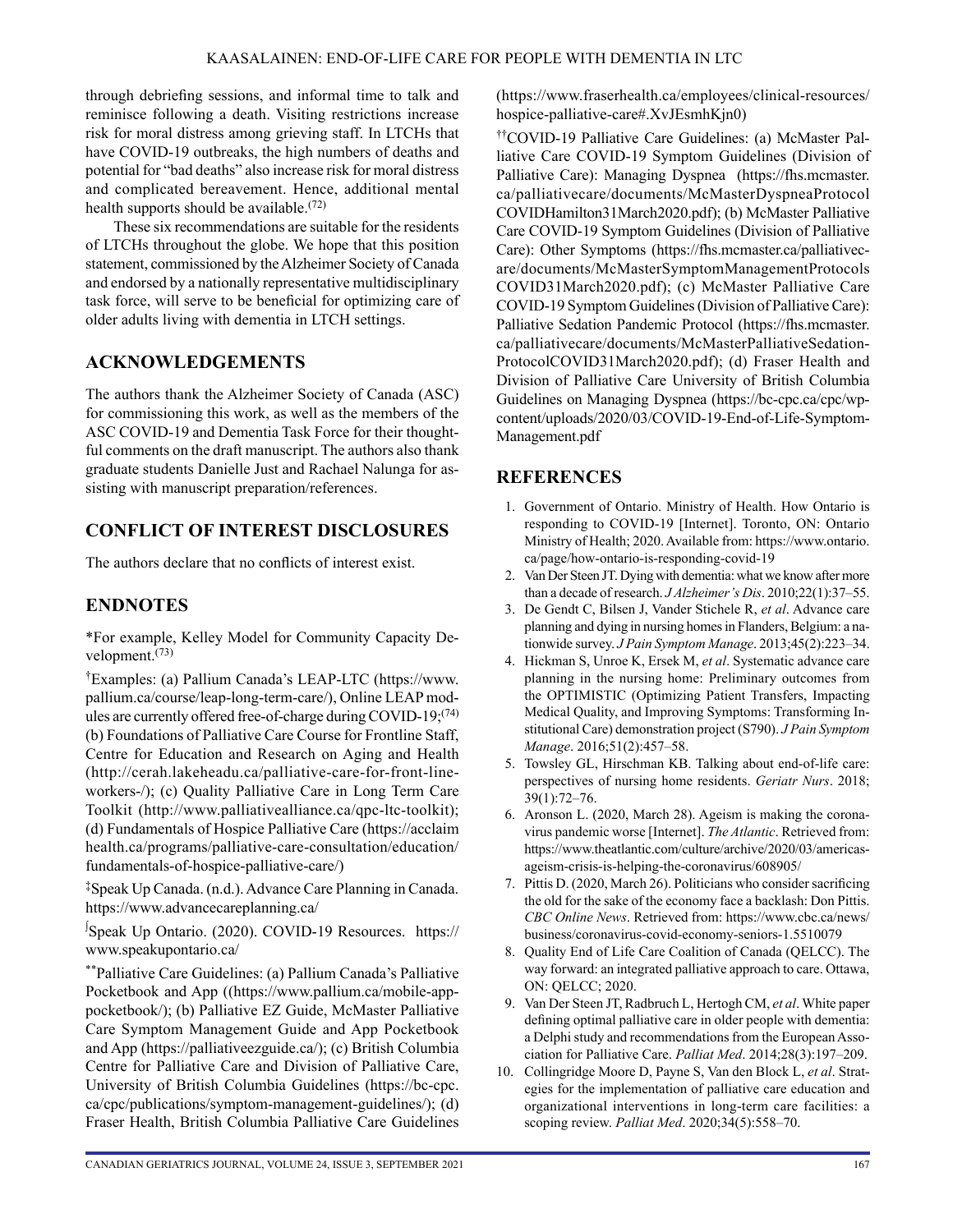- 11. Kaasalainen S. Current issues with implementing a palliative approach in long-term care: where do we go from here? *Palliat Med*. 2020;34(5):555–57.
- 12. Kaasalainen S, Sussman T, McCleary L, *et al*. Palliative care models in long-term care: A scoping review. *Nurs Leadersh*. 2019;32(3):8–26.
- 13. Kaasalainen S, Sussman T, McCleary L, *et al*. A Stakeholder Analysis of the Strengthening a Palliative Approach in Long-Term Care model. *Nurs Leadersh*. 2019;32(3):27–39.
- 14. Ashton SE, Roe B, Jack B, *et al*. End of life care: The experiences of advance care planning amongst family caregivers of people with advanced dementia—a qualitative study. *Dementia*. 2016;15(5):958–75.
- 15. Kaasalainen S, Hunter P V, Dal Bello-Haas V, *et al*. Evaluating the feasibility and acceptability of the Namaste Care program in long-term care settings in Canada. *Pilot Feasibility Stud*. 2020;6(1):34.
- 16. Bunn F, Lynch J, Goodman C, *et al*. Improving living and dying for people with advanced dementia living in care homes: a realist review of Namaste Care and other multisensory interventions. *BMC Geriatr*. 2018;18(1):303.
- 17. Wickson-Griffiths A, Kaasalainen S, Brazil K, *et al*. Comfort care rounds: a staff capacity-building initiative in long-term care homes. *J Gerontol Nurs*. 2015;41(1):42–48. Epub 2014 Jun 18.
- 18. Sudore RL, Lum HD, You JJ, *et al*. Defining advance care planning for adults: a consensus definition from a multidisciplinary Delphi panel. *J Pain Symptom Manage*. 2017;53(5):821–832.
- 19. Cantor MD, Pearlman RA. Advance care planning in long-term care facilities. *J Am Med Dir Assoc*. 2004;5(2 Suppl):S73–S80.
- 20. Black BS, Fogarty LA, Phillips H, *et al*. Surrogate decision makers' understanding of dementia patients' prior wishes for end-of-life care. *J Aging Health*. 2009;21(4):627–50.
- 21. Elliott BA, Gessert CE, Peden-Mcalpine C. Family decisionmaking in advanced dementia: narrative and ethics. *Scand J Caring Sci*. 2009;23(2):251–58.
- 22. Brinkman-Stoppelenburg A, Rietjens JAC, Van Der Heide A. The effects of advance care planning on end-of-life care: a systematic review. *Palliat Med*. 2014;28(8):1000–25.
- 23. Chen CY, Thorsteinsdottir B, Cha SS, *et al*. Health care outcomes and advance care planning in older adults who receive home-based palliative care: a pilot cohort study. *J Palliat Med*. 2015;18(1):38–44.
- 24. Poppe M, Burleigh S, Banerjee S. Qualitative evaluation of Advanced Care Planning in Early Dementia (ACP-ED). *PLoS One*. 2013;8(4):e60412.
- 25. Radwany SM, Hazelett SE, Allen KR, *et al*. Results of the Promoting Effective Advance Care Planning for Elders (PEACE) randomized pilot study. *Popul Health Manag*. 2014;17(2):106–11.
- 26. Ke LS, Huang X, O'Connor M, *et al*. Nurses' views regarding implementing advance care planning for older people: a systematic review and synthesis of qualitative studies. *J Clin Nurs*. 2015;24(15–16):2057–73.
- 27. Litzelman DK, Inui TS, Griffin WJ, *et al*. Impact of community health workers on elderly patients' advance care planning and health care utilization: moving the dial. *Med Care*. 2017;55(4):319–26.
- 28. Adraine Labs. The Conversation Project. Being prepared in the time of COVID-19: three things you can do now [Internet]. Boston, MA: Adraine Labs; 2020. Available from: [https://theconver](https://theconversationproject.org/wp-content/uploads/2020/04/tcpcovid19guide.pdf)[sationproject.org/wp-content/uploads/2020/04/tcpcovid19guide.](https://theconversationproject.org/wp-content/uploads/2020/04/tcpcovid19guide.pdf) [pdf](https://theconversationproject.org/wp-content/uploads/2020/04/tcpcovid19guide.pdf)
- 29. Chan D, Livingston G, Jones L, *et al*. Grief reactions in dementia carers: a systematic review. *Int J Geriatr Psychiatry*. 2013;28(1):1–17.
- 30. Adelman RD, Tmanova LL, Delgado D, *et al*. Caregiver burden: a clinical review. *JAMA*. 2014;311(10):1052–60.
- 31. Bass DM, Judge KS, Lynn Snow A, *et al*. Negative caregiving effects among caregivers of veterans with dementia. *Am J Geriatr Psychiatry*. 2012;20(3):239–47.
- 32. Beinart N, Weinman J, Wade D, *et al*. Caregiver burden and psychoeducational interventions in Alzheimer's disease: a review. *Dement Geriatr Cogn Dis Extra*. 2012;2(1):638–48.
- 33. Papastavrou E, Kalokerinou A, Papacostas SS, *et al*. Caring for a relative with dementia: family caregiver burden. *J Adv Nurs*. 2007;58(5):446–57.
- 34. Sörensen S, Conwell Y. Issues in dementia caregiving: effects on mental and physical health, intervention strategies, and research needs. *Am J Geriatr Psychiatry*. 2011;19(6):491–96.
- 35. Romero MM, Ott CH, Kelber ST. Predictors of grief in bereaved family caregivers of person's with Alzheimer's disease: a prospective study. *Death Stud*. 2014;38(6):395–403.
- 36. Schulz R. Research priorities in geriatric palliative care: informal caregiving. *J Palliat Med*. 2013;16(9):1008–12.
- 37. Schulz R, Mendelsohn AB, Haley WE, *et al*. End-of-Life care and the effects of bereavement on family caregivers of persons with dementia. *N Engl J Med*. 2003;349(20):1936–42.
- 38. Thompson G, Shindruk C, Wickson-Griffiths A, *et al*. "Who would want to die like that?" Perspectives on dying alone in a long-term care setting. *Death Stud*. 2019;43(8):509–20.
- 39. Hall P, Schroder C, Weaver L. The last 48 hours of life in long-term care: a focused chart audit. *J Am Geriatr Soc*. 2002; 50(3):501–06.
- 40. Oliver DP, Porock D, Zweig S. End-of-life care in US nursing homes: a review of the evidence. *J Am Med Dir Assoc*. 2005;6 (3 Suppl):S21–S30.
- 41. Strumpf NE, Tuch H, Stillman D, *et al*. Implementing palliative care in the nursing home. *Ann Long-Term Care*. 2004;12(11):35–41.
- 42. Canadian Coalition for Seniors' Mental Health. Guideline on the assessment and treatment of delirium in older adults at the end of life [Internet]. Toronto, ON: CCSMH; 2010. Available from: [https://ccsmh.ca/wp-content/uploads/2016/03/NatlGuide](https://ccsmh.ca/wp-content/uploads/2016/03/NatlGuideline_DeliriumEOLC.pdf)[line\\_DeliriumEOLC.pdf](https://ccsmh.ca/wp-content/uploads/2016/03/NatlGuideline_DeliriumEOLC.pdf)
- 43. Thompson G, Wickson-Griffiths A. A palliative approach to care: from diagnosis to end of life. In: Garcia L, McCleary L, Drummond N, editors. Evidence-informed approaches for managing dementia transitions: riding the waves. Cambridge, MA: Academic Press; 2020. p. 213–34.
- 44. Registered Nurses Association of Ontario. End-of-life care during the last days and hours [Internet]. Toronto, ON: RNAO; 2011. Available from: [https://rnao.ca/bpg/guidelines/endoflife](https://rnao.ca/bpg/guidelines/endoflife-care-during-last-days-and-hours)[care-during-last-days-and-hours](https://rnao.ca/bpg/guidelines/endoflife-care-during-last-days-and-hours)
- 45. Hall S, Goddard C, Stewart F, *et al*. Implementing a quality improvement programme in palliative care in care homes: a qualitative study. *BMC Geriatr*. 2011;11(1):31.
- 46. Parker D, Wilson J. The palliative approach toolkit [Internet]. Brisbane, Australia: University of Queensland; 2015.
- 47. Lee J, Cheng J, Au K, *et al*. Improving the quality of endof-life care in long-term care institutions. *J Palliat Med*. 2013;16(10):1268–74.
- 48. Unroe KT, Nazir A, Holtz LR, *et al*. The Optimizing Patient Transfers, Impacting Medical Quality, and Improving Symp-